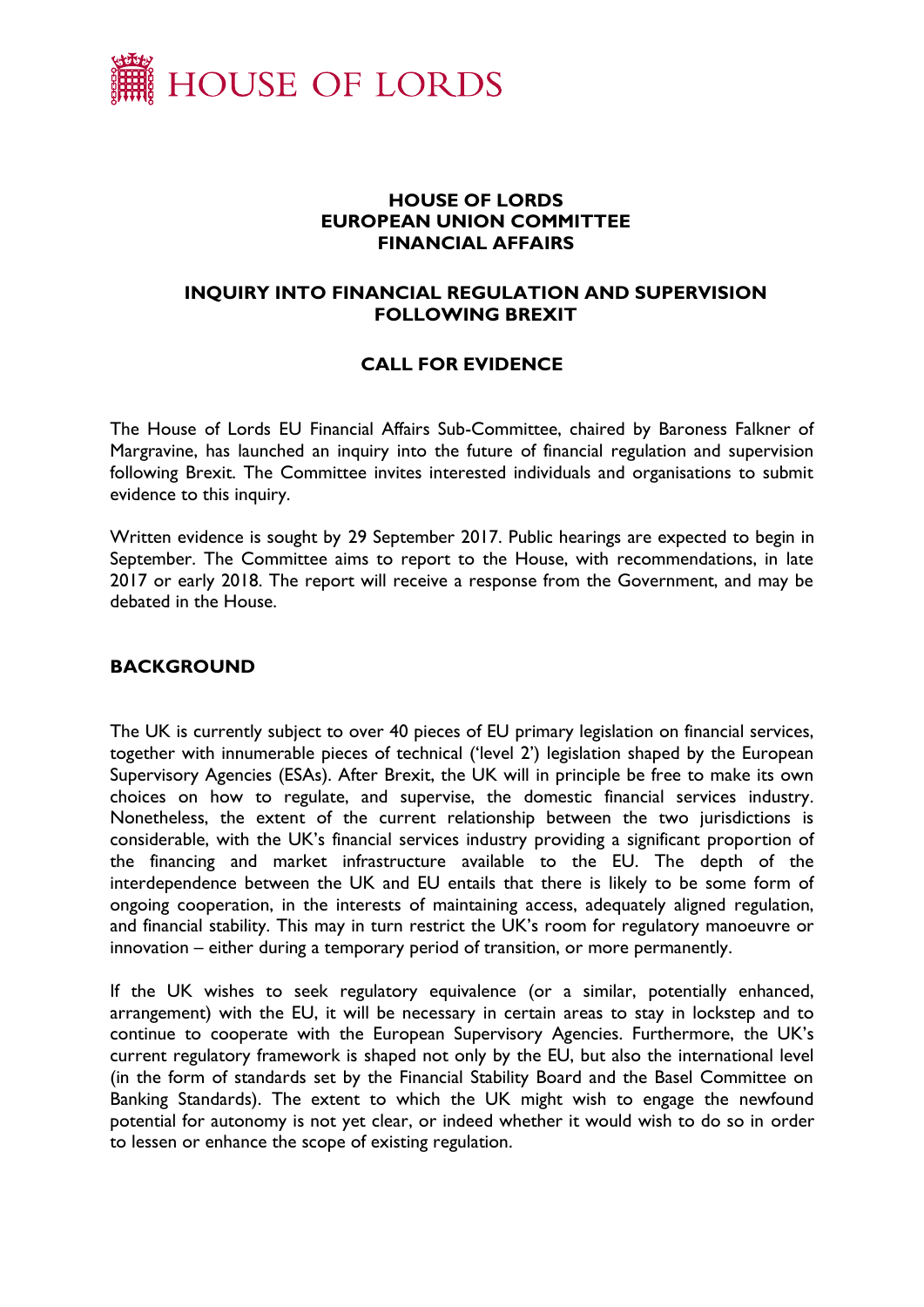The EU regulatory regime is also not a static target. Continued efforts to adapt the scope of regulation are likely to affect the UK as a third country. Current proposals may result, for example, in increases to the powers of the ECB and ESMA in respect of euro-denominated clearing, to allow for shared supervision and the potential relocation of 'systemically important' clearing activity to the EU. The current review of the ESAs may redraw the landscape of EU supervision entirely, and the future of the equivalence framework (together with the legislation that underpins it) is in the EU's gift. Any divergence between the EU and UK regimes in future may therefore arise from future adaptation by the EU, as well as by the UK.

Given the uncertain context, it is important to gain a clear picture of the UK's current regulatory regime, with a view to understanding how EU rules will be embedded via the European Union (Withdrawal) Bill, and whether any changes may be made to the status quo in the near term. Questions also remain over how the UK's supervisors will work with their EU counterparts in the future, and how the newly domesticated regime will be managed, not least with respect to the potential emergence of cross-border banking crises and the supervision of market infrastructure.

The Committee will examine how financial regulation and supervision can evolve following Brexit in order to ensure financial stability. This may involve maintaining equivalence or some other form of close relationship between the UK and EU regulatory regimes (thus preserving market access for UK-based firms). The inquiry will encompass an assessment of not only the body of regulation, but also the institutional structures that support it. The Committee will consider in particular the following areas:

- The scope for the UK to adapt its own regime to new circumstances post-Brexit and foster innovation, while still maintaining market access;
- Whether equivalence is the best means to achieve continued cooperation, and what other forms of alignment could exist;
- Differences between the UK, EU and international regimes in financial regulation and where gaps exist;
- Whether there are areas in which it could be beneficial for the UK to deviate from the EU's current framework in future;
- How any regulatory divergence, and shared supervisory concerns, can best be managed, including mechanisms for dispute resolution.

# **ISSUES**

The Committee seeks evidence on the following questions in particular:

### **Current regulatory regimes**

- 1. What is your overall assessment of the EU's financial services regime, in light of its current application to the UK? To what extent is it effective, and for whom?
- 2. Are current EU proposals on banking and financial services in your view positive for financial stability? How do you expect the EU's regulatory framework to evolve in the coming years?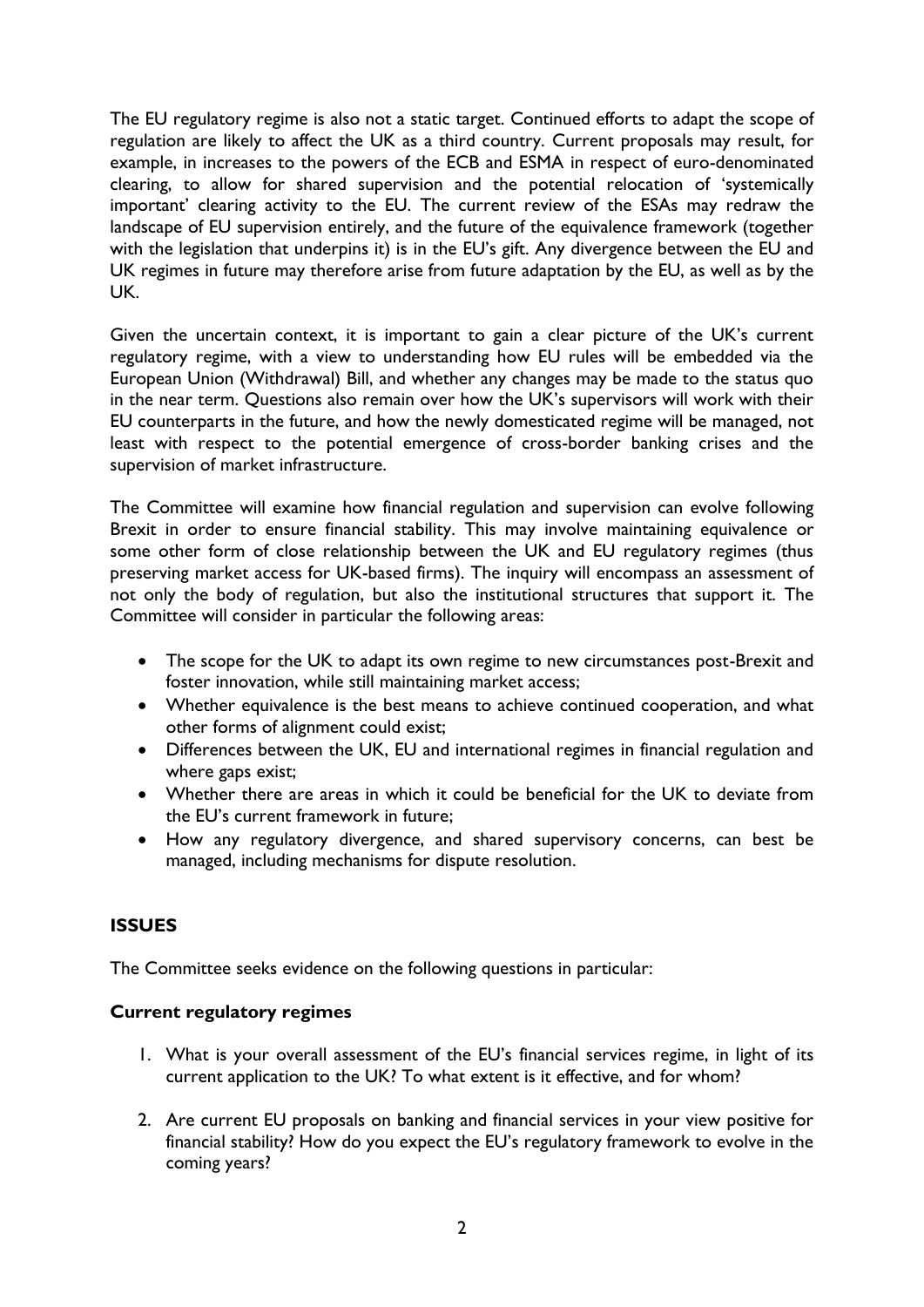- 3. What are the key differences between financial regulation as agreed at the international, EU and UK levels, and where are the gaps? How important is it to maintain a level playing field for regulation?
- 4. Are there any particular legal or practical challenges related to incorporating the existing body of EU financial services legislation into the UK's domestic law, for example the PRA rulebook?

#### **Transition, equivalence and alignment**

- 5. What would be the key priorities for a transitional arrangement, and how much continuity would you expect to see under such an arrangement?
- 6. In practical terms, how and when could a transitional arrangement be agreed and put in place? How long would such a transition need to last?
- 7. What are the benefits and drawbacks of seeking equivalence? What conditions are likely to be attached by the EU to any equivalence decisions?
- 8. What alternatives may exist for maintaining alignment between the UK's and EU's regimes? What options could be considered for resolving disputes or arbitrating on such matters? What would be the barriers to a more bespoke arrangement?

#### **The future environment**

- 9. What effect will the loss of the UK have on the development of the EU financial services framework and its capital markets?
- 10. Where is there scope for the UK to amend its regulatory regime? What precedents exist under current equivalence decisions for divergence to occur?
- 11. What challenges will expected innovations in financial markets, for instance in the FinTech sector, present in respect of regulation and supervision post-Brexit? How can these challenges be overcome? Can the UK maintain a competitive advantage while adapting to a new regime? If so, how?
- 12. Will leaving the EU affect the way that the UK represents itself in international fora? How can the UK continue to maintain influence when dealing with organisations such as the FSB and IOSCO in setting international standards?

### **Supervision**

13. The Commission is currently conducting a review of the European Supervisory Agencies. What, in your view, are the key areas where reform should be pursued and what might be the impact of such reform on UK supervision?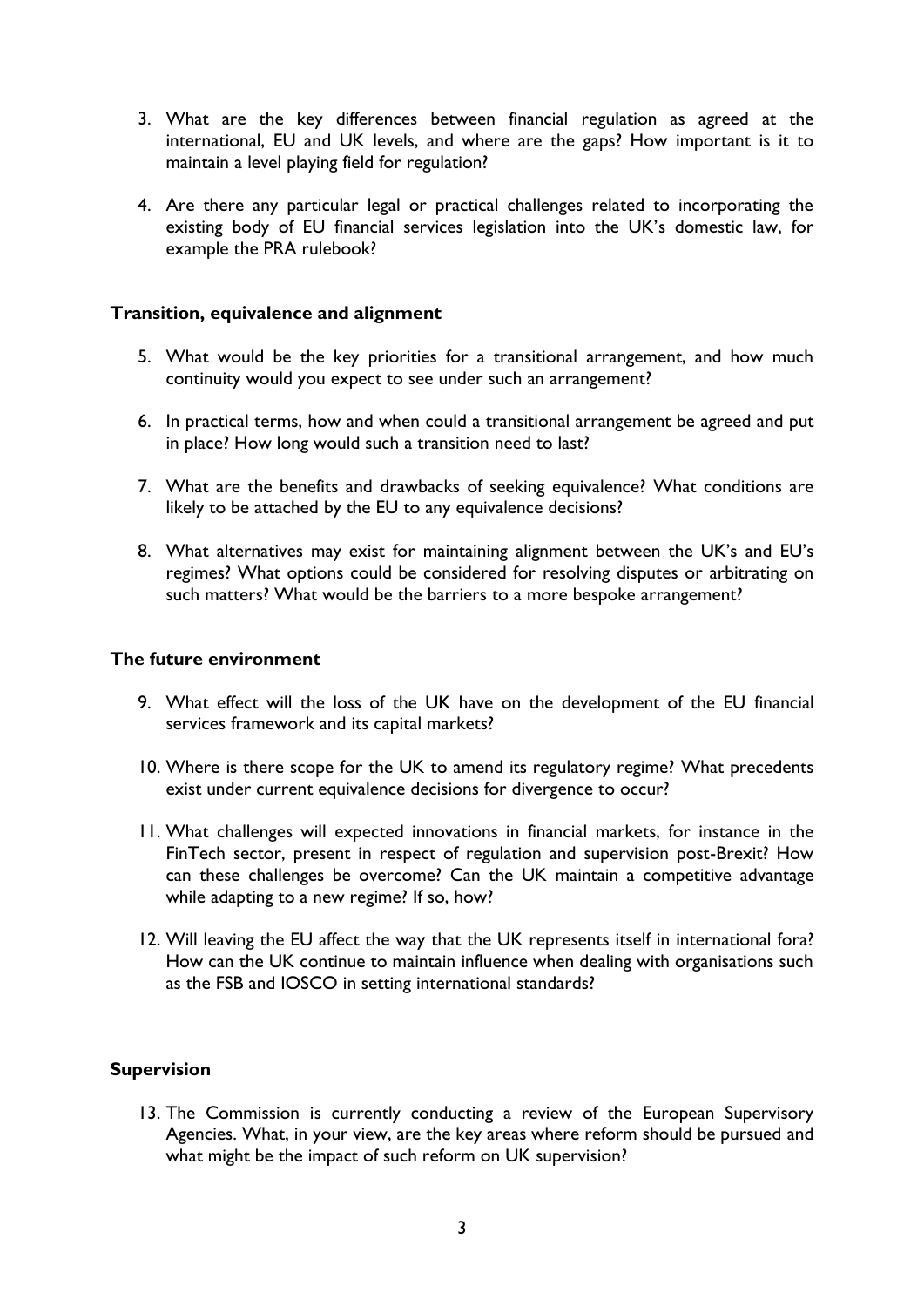- 14. How could an enhanced role for ESMA and the ECB in respect of euro-denominated clearing work? What are the options for the UK to retain euro clearing in the light of the European Commission's recent proposals?
- 15. How would supervisory cooperation (as envisaged for CCPs) work in practice? Are there any precedents? What are the potential risks?

You need not address all of these questions.